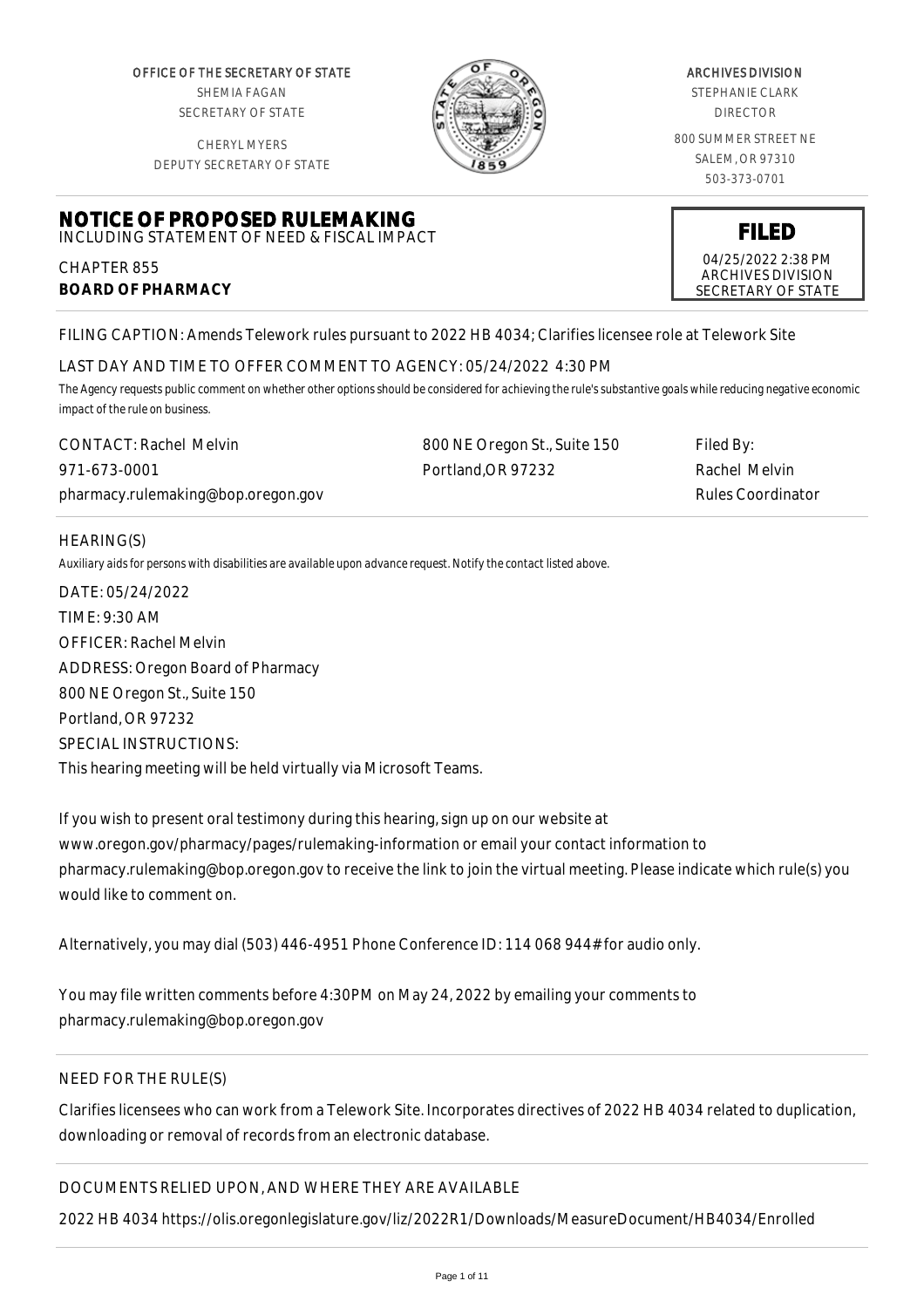# STATEMENT IDENTIFYING HOW ADOPTION OF RULE(S) WILL AFFECT RACIAL EQUITY IN THIS STATE

The proposed rules provide clarity for currently promulgated rules, no effects on racial equity are anticipated.

#### FISCAL AND ECONOMIC IMPACT:

Pharmacies are not required to utilize telework, no fiscal impact is anticipated.

### COST OF COMPLIANCE:

*(1) Identify any state agencies, units of local government, and members of the public likely to be economically affected by the rule(s). (2) Effect on Small Businesses: (a) Estimate the number and type of small businesses subject to the rule(s); (b) Describe the expected reporting, recordkeeping and administrative activities and cost required to comply with the rule(s); (c) Estimate the cost of professional services, equipment supplies, labor and increased administration required to comply with the rule(s).*

There are no known economic impacts to the Oregon Board of Pharmacy or other local government agencies. Pharmacies are not required to utilize telework.

#### DESCRIBE HOW SMALL BUSINESSES WERE INVOLVED IN THE DEVELOPMENT OF THESE RULE(S):

Small businesses were not involved in the development of the rules, proposed amendments are directives of 2022 HB 4034 and based on public comment received during March 2022 rulemaking public comment period.

## WAS AN ADMINISTRATIVE RULE ADVISORY COMMITTEE CONSULTED? NO IF NOT, WHY NOT?

Directives of 2022 HB 4034.

#### RULES PROPOSED:

855-041-3205, 855-041-3210, 855-041-3215, 855-041-3220, 855-041-3225, 855-041-3230, 855-041-3235, 855- 041-3240, 855-041-3245, 855-041-3250

#### AMEND: 855-041-3205

RULE SUMMARY: Adds and/or Pharmacy Technician after Certified Oregon Pharmacy Technician, and 'contractors' pursuant to directives of 2022 HB 4034 in (2). Removes requirement for an Oregon licensed pharmacist to practice pharmacy via telework from a Telework Site.

CHANGES TO RULE:

#### 855-041-3205

Telework: Definitions

(1) "Telework" means the practice or assistance in the practice of pharmacy physically located outside of a registered drug outlet when working as a contractor or an employee of an Oregon registered drug outlet in a telework site. ¶

(2) "Telework Site" means a location that is not a registered drug outlet where an Oregon licensed Pharmacist may practice pharmacy and an Intern or Certified OregonIntern, Certified Oregon Pharmacy Technician, or Pharmacy Technician may assist in the practice of pharmacy as contractors or employees of an Oregon registered drug outlet.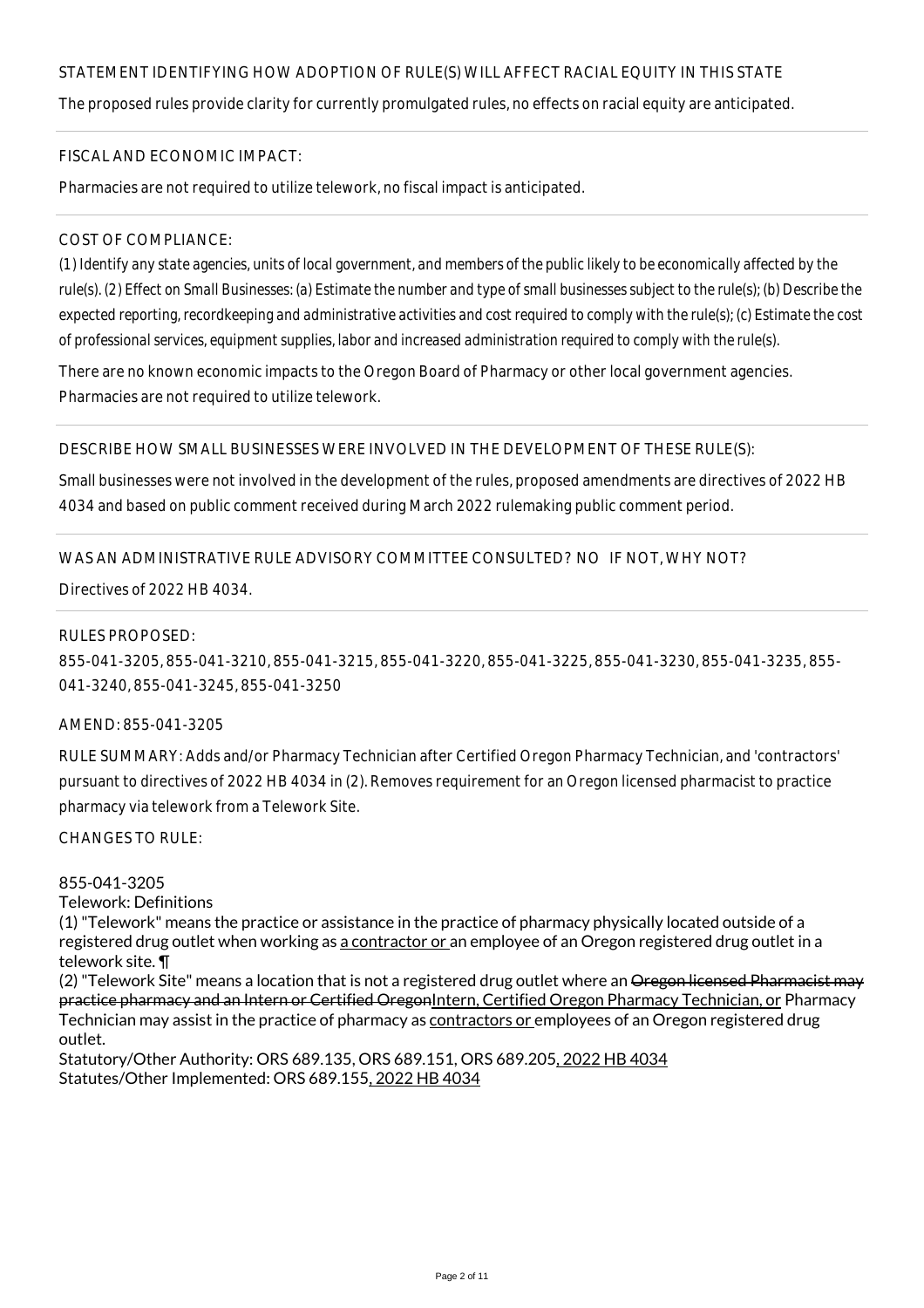RULE SUMMARY: Proposed amendment removes 'engaging in the practice of pharmacy or' as an Oregon licensed pharmacist is not required to practice pharmacy via telework from a Telework Site.

CHANGES TO RULE:

855-041-3210

Telework: Registration The Oregon registered Drug Outlet Pharmacy and the Pharmacist-in-charge of the Drug Outlet Pharmacy are responsible for all licensees engaging in the practice of pharmacy or assisting in the practice of pharmacy fromat Telework Sites.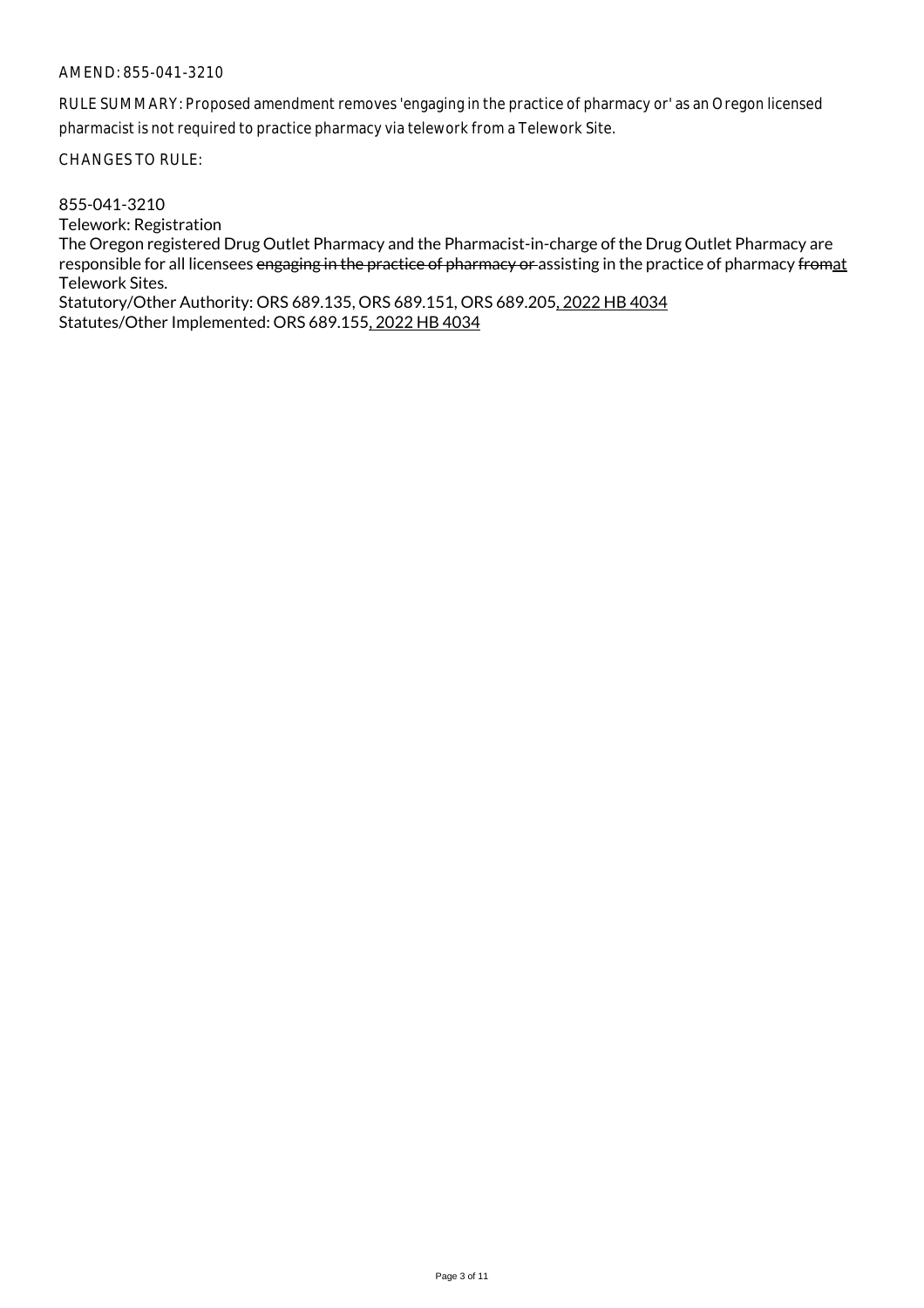RULE SUMMARY: Adds and/or 'Pharmacy Technician' after Certified Oregon Pharmacy Technician pursuant to directives of 2022 HB 4034. Adds (4)(D) 'Implement measures to'.

CHANGES TO RULE:

## 855-041-3215

Telework: General Requirements

(1) Each Oregon registered Drug Outlet Pharmacy and Pharmacist-in-charge of a Drug Outlet Pharmacy must ensure that Interns and, Certified Oregon Pharmacy Technicians, and Pharmacy Technicians working fromat a Telework Site work under the supervision, direction, and control of an Oregon licensed Pharmacist.¶ (2) A Pharmacist that engages in the practice of pharmacy and an Intern-or, Certified Oregon Pharmacy Technician or Pharmacy Technician that assists in the practice of pharmacy fromat a Telework Site for any person

or facility located in Oregon must:¶

(a) Be licensed by the board; and ¶

(b) Comply with all applicable federal and state laws and rules.¶

(3) Drugs and devices may not be at a Telework Site.¶

(4) The Oregon registered Drug Outlet Pharmacy and the Pharmacist-in-charge of a Drug Outlet Pharmacy must:¶

(a) Have a written agreement that includes all conditions, duties and policies governing the licensee engaged in telework activities; ¶

(b) Maintain a continuously updated list of all licensees engaged in telework and the Telework Sites to include:¶

(A) Address, and phone number where telework is performed for each Telework Site;¶ (B) Functions being performed by licensees engaged in telework; and ¶

(C) The Oregon licensed Pharmacist providing supervision, direction and control for each non-pharmacist

licensee;¶

(c) Develop, implement and enforce a continuous quality improvement program for services provided from via Ttelework Site-designed to objectively and systematically: \[

(A) Monitor, evaluate, document the quality and appropriateness of patient care; ¶

(B) Improve patient care; and¶

(C) Identify, resolve and establish the root cause of dispensing and DUR errors; and¶

(D) Implement measures to prevent their reoccurrence;¶

(d) Develop, implement and enforce a procedure for identifying the Oregon licensed Pharmacist, Intern and,

Certified Oregon Pharmacy Technician, and Pharmacy Technician responsible for each telework function;¶ (e) Develop, implement and enforce a process for a virtual inspection of theeach Telework Site by an Oregon

licensed Pharmacist at least once every 6 months or more frequently as deemed necessary by the Oregon licensed Pharmacist. The inspection must be documented and records retained; and¶

(f) Utilize an Oregon licensed Pharmacist and real-time audio communication to provide counseling or accept the refusal of counseling from the patient or the patient's agent for each prescription being dispensed when counseling is required under OAR 855-019-0230 or when requested and document the interaction.

Statutory/Other Authority: ORS 689.135, ORS 689.151, ORS 689.205, 2022 HB 4034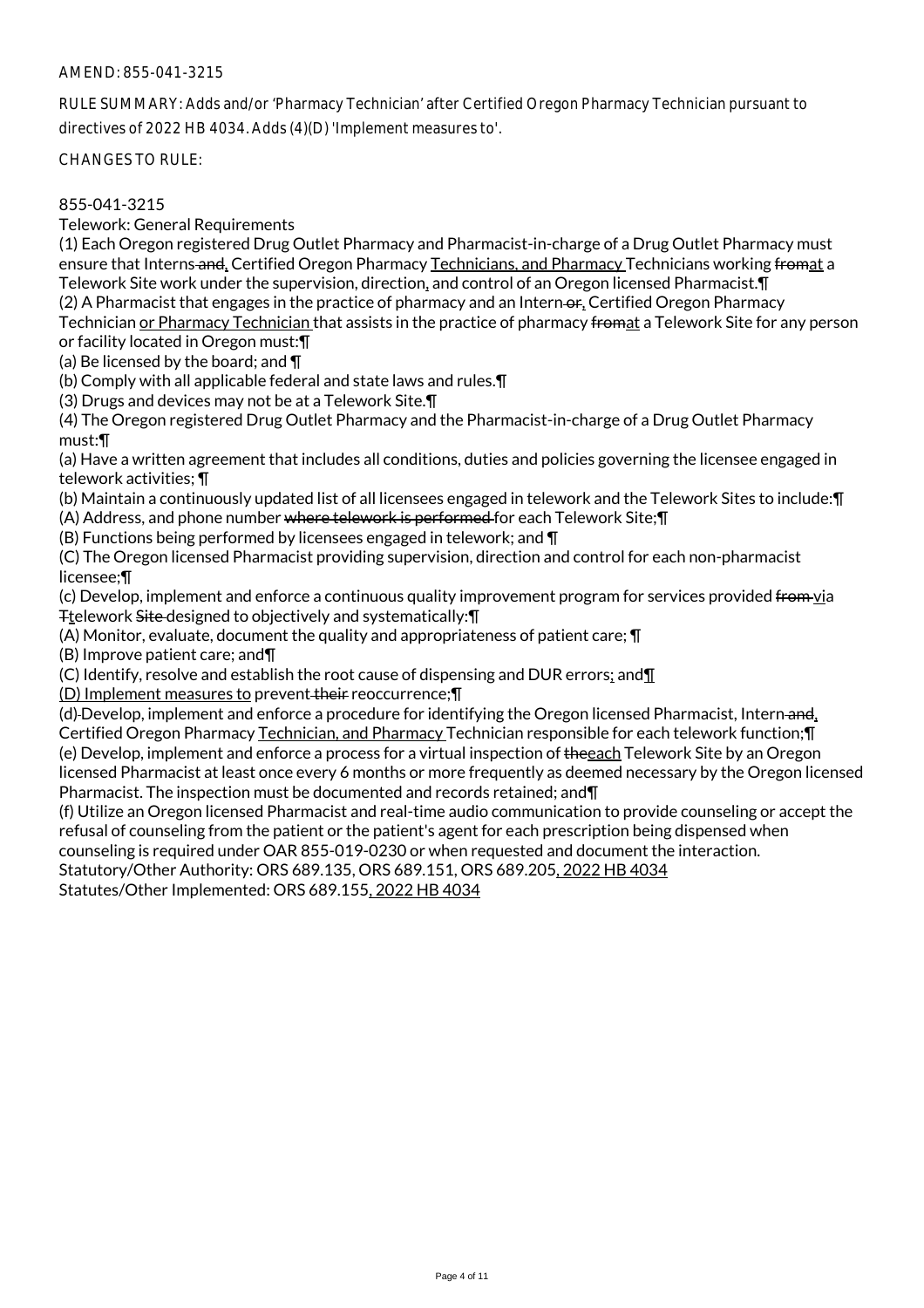RULE SUMMARY: Proposed amendments include adding and/or Pharmacy Technician after Certified Oregon

Pharmacy Technician, and adds 'observation' pursuant to

directives of 2022 HB 4034.

CHANGES TO RULE:

## 855-041-3220

Telework: Supervision Requirements

The Oregon registered Drug Outlet Pharmacy, Pharmacist-in-charge of the Drug Outlet and the supervising Oregon licensed Pharmacist from the Drug Outlet must:¶

(1) Utilize an audiovisual communication system and have appropriate technology or interface to allow access to information required to complete assigned duties;¶

(2) Ensure telephone audio is recorded, reviewed and stored for all patient interactions completed by Intens, Certified Oregon Pharmacy Technicians, and InterPharmacy Technicians;¶

(3) Ensure an Oregon licensed Pharmacist is supervising, directing and controlling each Intern and, Certified Oregon Pharmacy Technician, and Pharmacy Technician and that the audiovisual communication system is fully operational;¶

(4) Ensure that an Oregon licensed Pharmacist using reasonable professional judgment, determines the frequency of "check-ins" for each licensee being supervised via the audiovisual communication system with a minimum of at least once per work shift to ensure patient safety, compliance with federal and state laws, and documents the interaction;¶

(5) Be readily available to answer questions and fully responsible for the practice and accuracy of the licensee; and¶

(6) Ensure the Intern-or, Certified Oregon Pharmacy Technician, or Pharmacy Technician knows the identity of the Oregon licensed Pharmacist who is providing supervision, direction, and control at all times.¶

(7) FEnsure the Oregon licensed Pharmacist who is supervising an Intern-or, Certified Oregon Pharmacy Technician, or Pharmacy Technician at a Telework Site-must: ¶

(a) Usinges reasonable professional judgment, to determine the percentage of patient interactions for each licensee that must be observed or reviewed to ensure public health and safety with a minimum of 5% of patient interactions observed or reviewed;¶

(b) Reviews patient interactions within 48 hours of the patient interaction to ensure that each licensee is acting within the authority permitted under their license and patients are connected with a pharmacist upon request; [I] (c) Documents the following within 24 hours of the observation or review in (b):¶

(A) Number of each licensee's patient interactions;¶

(B) Number of each licensee's patient interactions pPharmacist ishas observed or reviewinged; \[

(C) Date and time of licensee patient interaction pPharmacist ishas observed or reviewinged; ¶

(D) Date and time of pPharmacist observation or review of licensee's patient interaction; and¶

(E) Pharmacist notes of each interaction observed or reviewed; and¶

(d) Reports any violation of OAR 855 to the Oregon registered Drug Outlet Pharmacy within 24 hours of discovery and to the board within 10 days. ¶

(8) The Oregon registered Drug Outlet Pharmacy must comply with the  $p$ Pharmacist's determination in (7)(a),  $e_i$ and ¶

 $(9)$  Employ adequate staff to allow for comple:  $\P$ 

(a) Observation of ther review within 48 hours, and  $f\llbracket$ 

(b) Create records; and¶

(10) Retain records.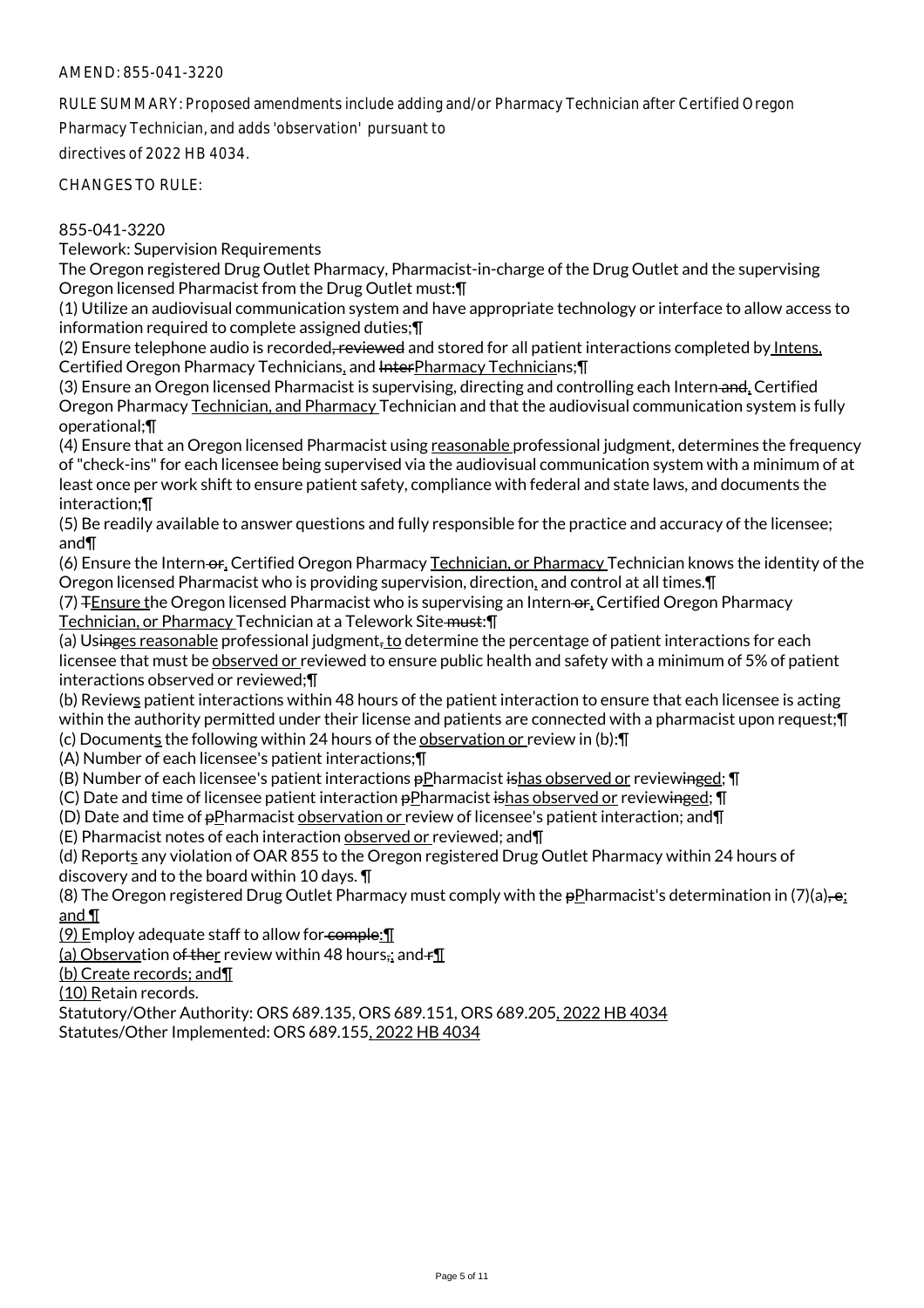RULE SUMMARY: Proposed amendments add and/or 'Pharmacy Technician' after 'Certified Oregon Pharmacy Technician' pursuant to directives of 2022 HB 4034. Adds references to OAR 855-020 and OAR 855-139 to (1) and adds 'each' to (3).

CHANGES TO RULE:

### 855-041-3225

Telework: Confidentiality

The Oregon registered Drug Outlet Pharmacy, Pharmacist-in-charge of the Drug Outlet Pharmacy, and the Pharmacist, Intern and, Certified Oregon Pharmacy Technician, and Pharmacy Technician from the Drug Outlet Pharmacy must:¶

(1) Ensure patient and prescription information is managed in compliance with OAR 855-019, OAR 855-020, OAR 855-025, OAR 855-031, OAR 855-041 and OAR 855-041139.¶

(2) Ensure the security and confidentiality of patient information and pharmacy records.¶

(3) Document and report any confirmed breach in the security of the system or breach of confidentiality. Report of the each breach must be reported in writing to the board within ten days of discovery of the event.

Statutory/Other Authority: ORS 689.135, ORS 689.151, ORS 689.205, 2022 HB 4034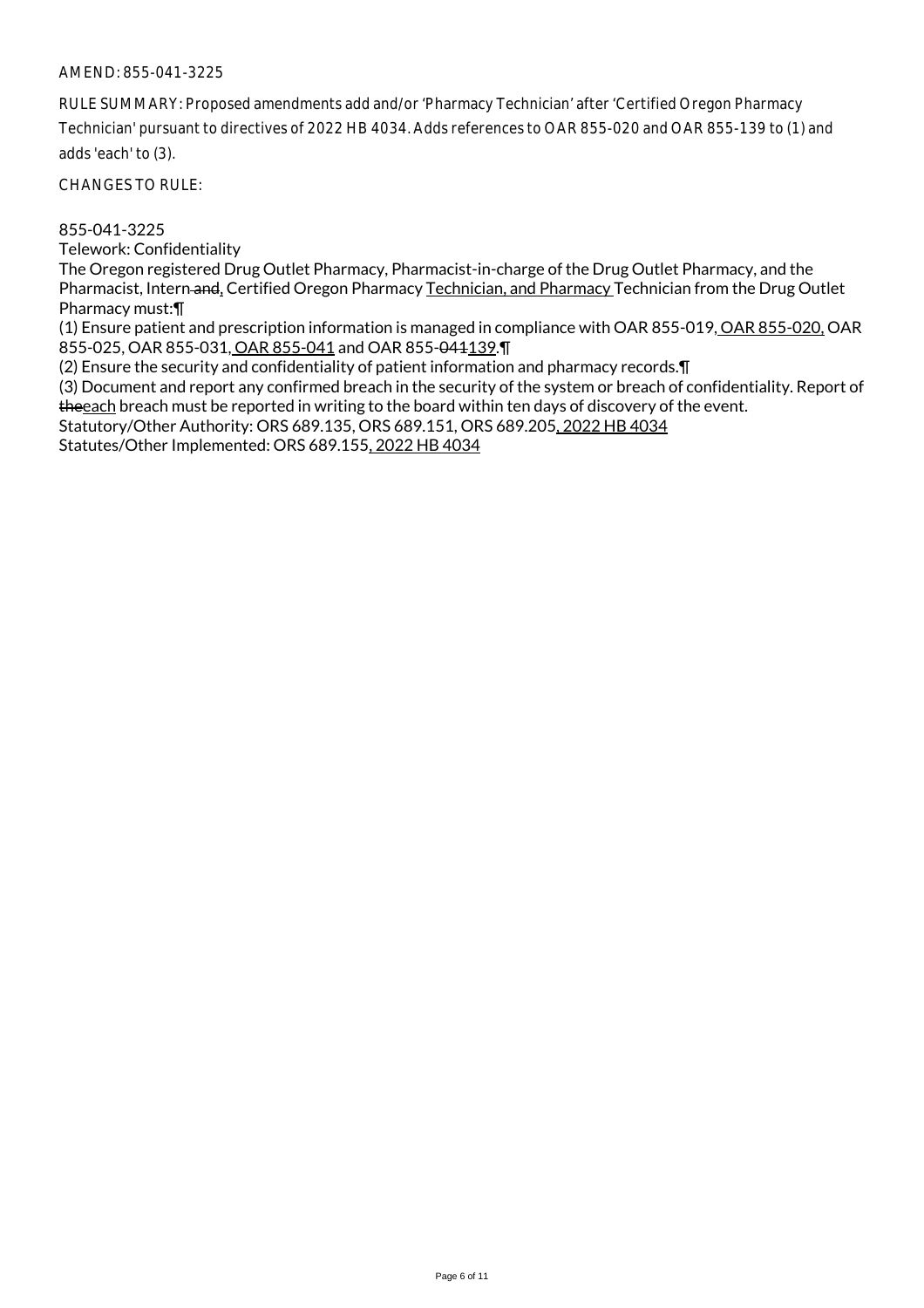RULE SUMMARY: Proposed amendments add and/or 'Pharmacy Technician' after 'Certified Oregon Pharmacy Technician', adds configuration and records requirements for telework to prevent patient and pharmacy records from being duplicated or downloaded when a pharmacy database is accessed remotely. Revisions are necessary pursuant to directives of 2022 HB 4034.

CHANGES TO RULE:

855-041-3230

Telework: Technology

The Oregon registered Drug Outlet Pharmacy, Pharmacist-in-charge of the Drug Outlet and the Pharmacist from the Drug Outlet must: ¶

(1) Test the audiovisual communication system with the Telework Site and document that it operates properly before engaging in telework.the Intern, Certified Oregon Pharmacy Technician, or Pharmacy Technician engages in telework at the Telework Site. ¶

(2) Develop, implement, and enforce a plan for responding to and recovering from an interruption of service which prevents an Oregon licensed Pharmacist from supervising, directing and controlling the Intern-and, Certified Oregon Pharmacy Technician, and Pharmacy Technician at the Telework Site.¶

(3) Ensure access to: ¶

(a) Appropriate and current pharmaceutical references based on the services offered; and ¶

(b) Appropriate and current Oregon Revised Statutes, Oregon Administrative Rules, United States Code, Code of Federal Regulations, standards adopted by reference (e.g. USP) based on services offered by the outlet and a minimum of three years of the Board of Pharmacy quarterly newsletters.¶

(4) Train the Oregon licensed Pharmacists, Interns and, Certified Oregon Pharmacy Technicians, and Pharmacy Technicians in the operation of the audiovisual communication system. **T** 

(5) For verification of prescriptions, use still image capture or store and forward with a camera that is of sufficient quality and resolution so that the Oregon licensed Pharmacist from the Oregon registered Drug Outlet Pharmacy can visually identify each:¶

(a) Source container including manufacturer, name, strength, lot, and expiration;¶

(b) Dispensed product including the imprint and physical characteristics; ¶

(c) Completed prescription container including the label; and ¶

(d) Ancillary document provided to patient at the time of dispensing.

Statutory/Other Authority: ORS 689.135, ORS 689.151, ORS 689.205, 2022 HB 4034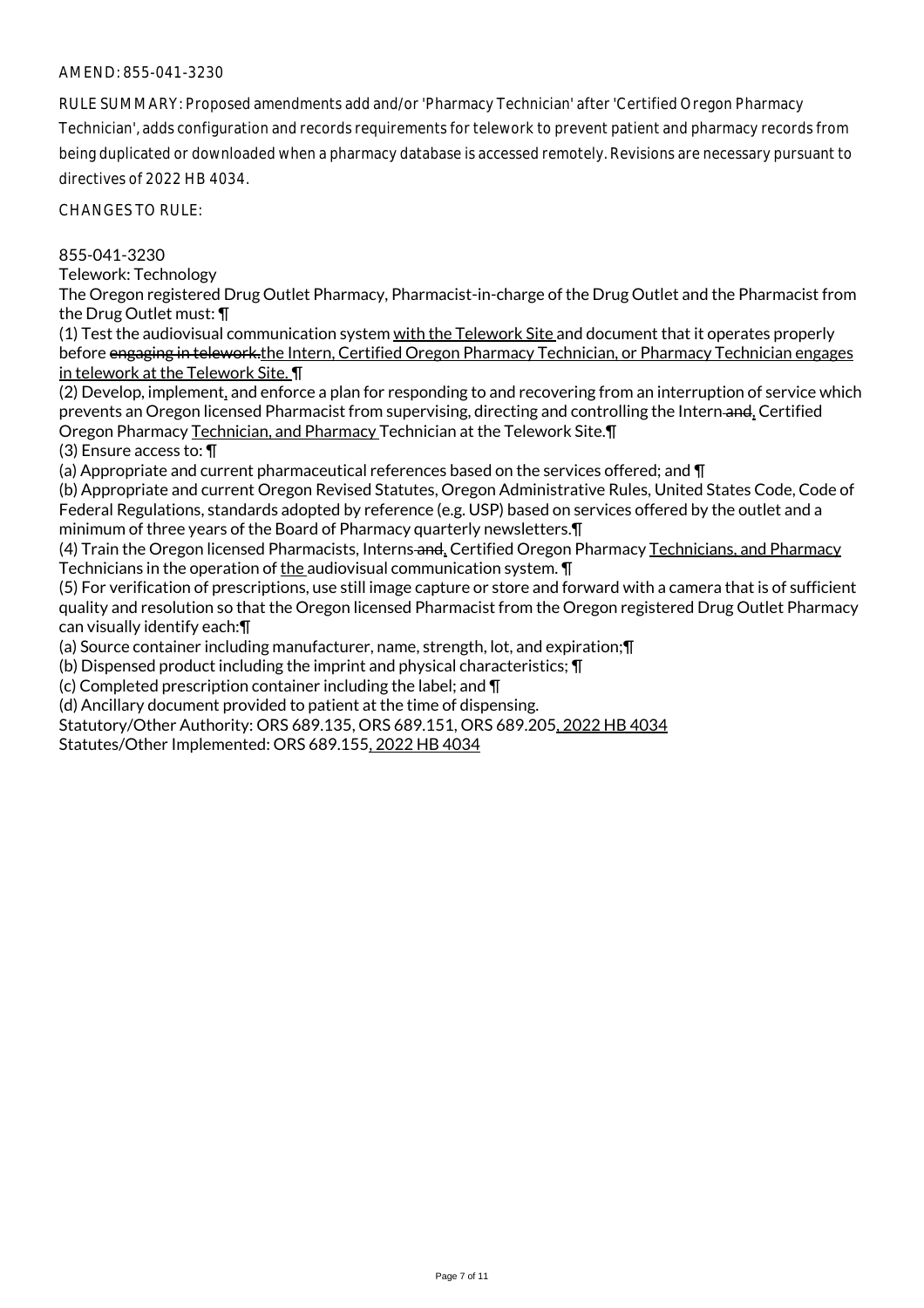RULE SUMMARY: Proposed amendments include adding 'or Pharmacy Technician' to (3) after Certified Oregon Pharmacy Technician pursuant to directives of 2022 HB 4034. Repeals experience requirements for telework, requirement for pharmacist to determine and document number of licensees they are capable of supervising, directing and controlling via telework, technician ratio related to telework, and requirement for outlet to comply with pharmacist determination regarding number of licensees they are capable of supervising, directing and controlling via telework.

CHANGES TO RULE:

#### 855-041-3235

Telework: Personnel

(1) The Oregon licensed Pharmacist-in-charge of the Drug Outlet Pharmacy is responsible for all operations at the Drug Outlet Pharmacy including responsibility for the audiovisual communication system and enforcing policies and procedures.¶

(2) A Drug Outlet Pharmacy may not utilize <del>Pharmacy Technicians, or unlicensed personnel at Telework Sites. ¶</del> (3) An Intern or Certified Oregon Pharmacy Technician working at a Telework Site is required to have at least one year experience performing similar services for an Oregon registered Drug Outlet Pharmacy during the three years preceding the date the Intern or Certified Oregon Pharmacy Technician beginsunlicensed personnel to engage in teleworking. ¶

(43) The Oregon licensed Pharmacist from the Drug Outlet Pharmacy who is supervising a licensee at a Telework Site must determine and document how many licensed individuals the pharmacist is capable of supervising, directing and controlling based on the services being provided. ¶

(5) When supervising anPrior to working at a Telework Site, the Intern or, Certified Oregon Pharmacy Technician working at a Telework Site, the Oregon licensed Pharmacist may supervise no more than four licensees among all locations, including the Drug Outlet Pharmacy.¶

(6) The Drug Outlet Pharmacy is required to comply with the pharmacist's determination in (4) and retain records.¶

(7) Prior to working at a Telework Site, the Intern or Certified Oregon, or Pharmacy Technician and the Oregon licensed Pharmacist supervising the Telework Site must have completed a training program on the use of all equipment necessary for secure operation of the Telework Site.

Statutory/Other Authority: ORS 689.135, ORS 689.151, ORS 689.205

Statutes/Other Implemented: ORS 689.155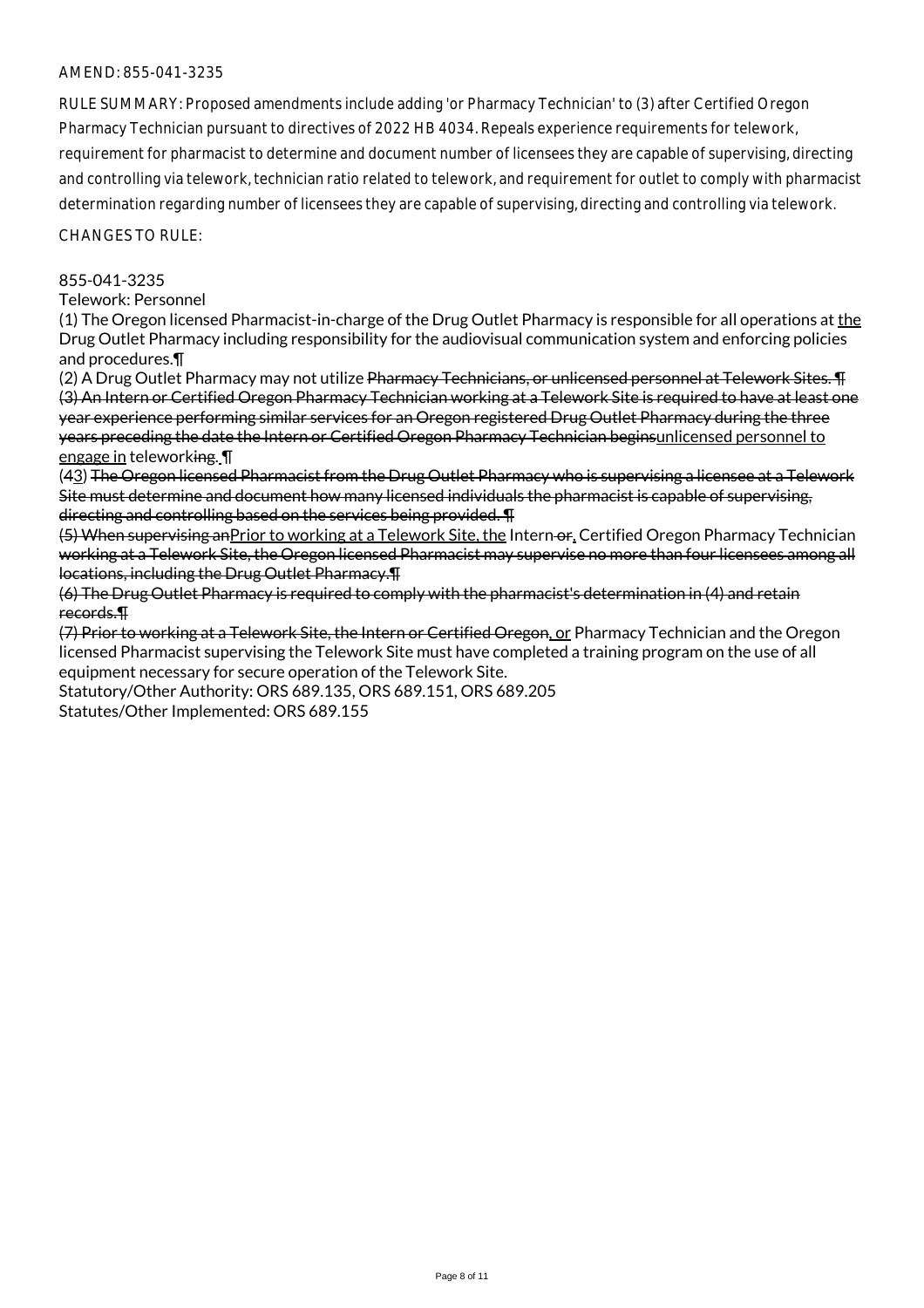RULE SUMMARY: Adds and/or 'Pharmacy Technician' after 'Certified Oregon Pharmacy Technician', adds configuration and records requirements for telework to prevent patient and pharmacy records from being duplicated or downloaded when a pharmacy database is accessed remotely. Revisions are necessary pursuant to directives of 2022 HB 4034. Removes requirement for Pharmacist to only access computer equipment via telework from a Telework Site.

#### CHANGES TO RULE:

### 855-041-3240

Telework: Environment and Security

(1) Telework Sites must be located in a designated area where:¶

(a) All equipment is stored; ¶

(b) All work is performed; and¶

(c2) Confidentiality ismust be maintained such that patient information cannot be viewed or overheard by anyone other than the Pharmacist, Intern or, Certified Oregon Pharmacy Technician, or Pharmacy Technician. T (23) The Pharmacist-in-charge of the Drug Outlet Pharmacy and each Oregon licensed Pharmacist supervising a Telework Site is responsible for ensuring the Telework Site has a designated work area that is secure and has been approved and documented by an Oregon licensed Pharmacist prior to utilization. ¶

(34) All computer equipment used at the Tfor telework Site must: [1]

(a) Establish and maintain a secure connection to the pharmacy and patient information;¶

(b) Utilize equipment that prevents unauthorized access to the pharmacy and patient information; and¶

(c) Be configured so that the pharmacy and patient information is not accessible when:¶

(A) There is no Oregon licensed Pharmacist actively supervising the Intern-or, Certified Oregon Pharmacy Technician, or Pharmacy Technician who is assisting in the practice of pharmacy fromat a Telework Site; or **T** (B) There is no Pharmacist, Intern or, Certified Oregon Pharmacy Technician, or Pharmacy Technician present at the Telework Site; or¶

(C) Any component of the audiovisual communication system is not functioning with the Telework Site is not functioning; ¶

(d) Be configured so information from any patient or pharmacy records are not duplicated, downloaded, or removed from the electronic database when an electronic database is accessed remotely; and¶

 $(d_e)$  Comply with all security and confidentiality requirements. $\P$ 

(45) A record must be maintained with the date, time and identification of the licensee accessing patient or pharmacy records fromat a Telework Site.¶

(56) Interns and, Certified Oregon Pharmacy Technicians, and Pharmacy Technicians may only work fromat a Telework Site when authorized in real-time by an Oregon licensed Pharmacist who is supervising the licensee at the Telework Site.¶

 $(67)$  All records must be stored in a secure manner that prevents access by unauthorized persons.

Statutory/Other Authority: ORS 689.135, ORS 689.151, ORS 689.205, 2022 HB 4034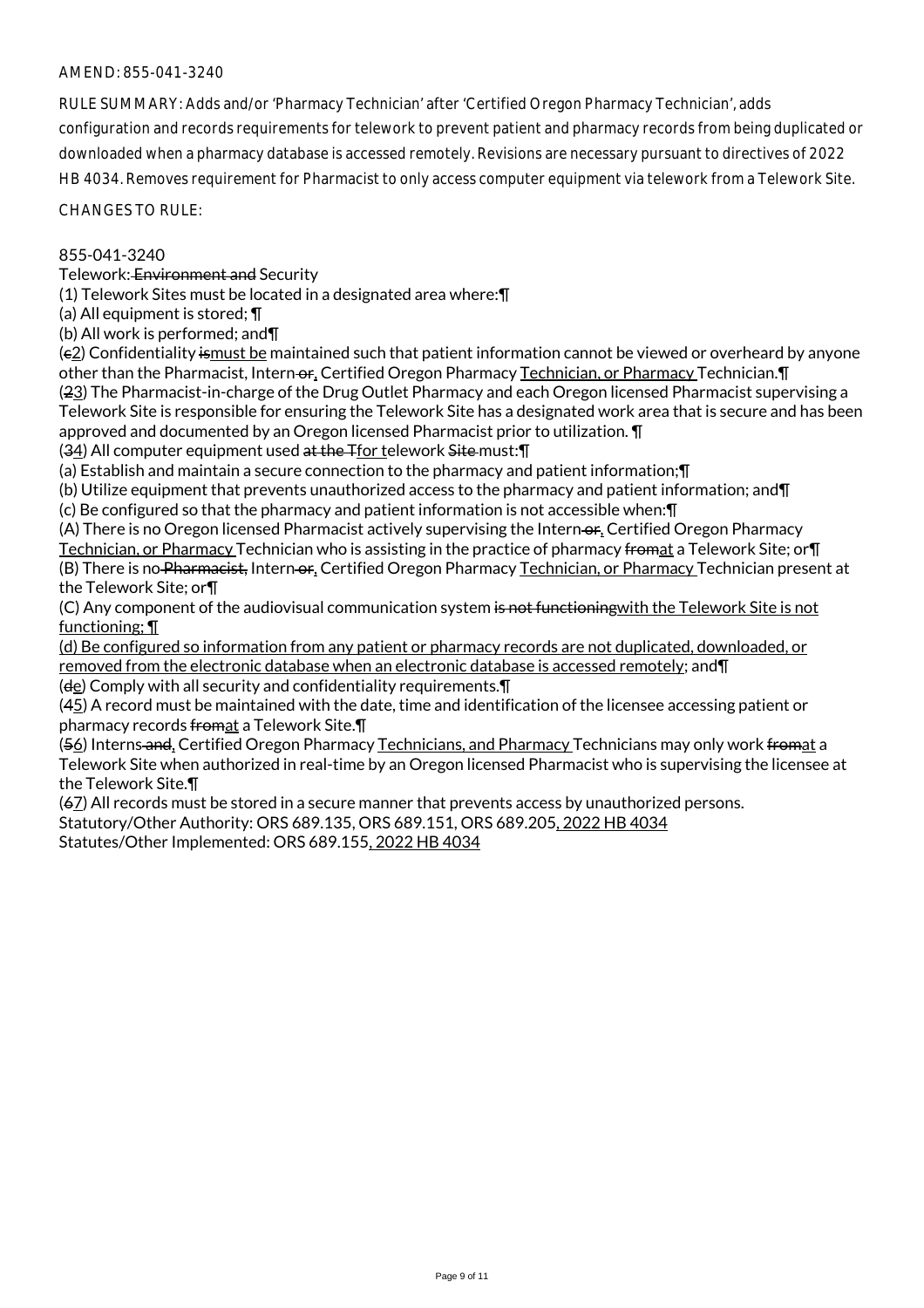RULE SUMMARY: Adds and/or 'Pharmacy Technicians' after 'Certified Oregon Pharmacy Technicians' in (2)(d) pursuant to directives of 2022 HB 4034. Adds 'at a Telework Site to (2)(j), adds 'and requirement to comply with telework' to (2)(k) and removes 'governing the operation of the Telework Site'.

CHANGES TO RULE:

855-041-3245

Telework: Policies and Procedures

(1) If a Drug Outlet Pharmacy utilizes licensees  $a\text{t}$ -Tvia telework-Sites, the Drug Outlet Pharmacy and the Oregon licensed Pharmacist-in-charge isare accountable for establishing, maintaining, and enforcing written policies and procedures for the licensees working from via Ttelework Site. The written policies and procedures must be maintained at the Drug Outlet Pharmacy and must be available to the board upon request. ¶

(2) The written policies and procedures must include at a minimum the services, responsibilities and

accountabilities of the licensee engaging in telework including;¶

(a) Security;¶

(b) Operation, testing and maintenance of the audiovisual communication;¶

(c) Detailed description of work performed;¶

(d) Oregon licensed Pharmacist supervision, direction and control of Interns and, Certified Oregon Pharmacy Technicians, and Pharmacy Technicians;¶

(e) Recordkeeping;¶

(f) Patient confidentiality;¶

(g) Continuous quality improvement;¶

(h) Plan for discontinuing and recovering services if the audiovisual communication system is disrupted;¶

(i) Confirmation of dedicated, secure Telework Sites;¶

(j) Documenting the identity, function, location, date and time of the licensees engaging in telework at a Telework Site;¶

(k) Written agreement with licensees engaging in telework outlining the specific functions performed, conditions and policies governing the operation of the Telework Site and requirement to comply with telework policies and procedures; and¶

(l) Equipment.